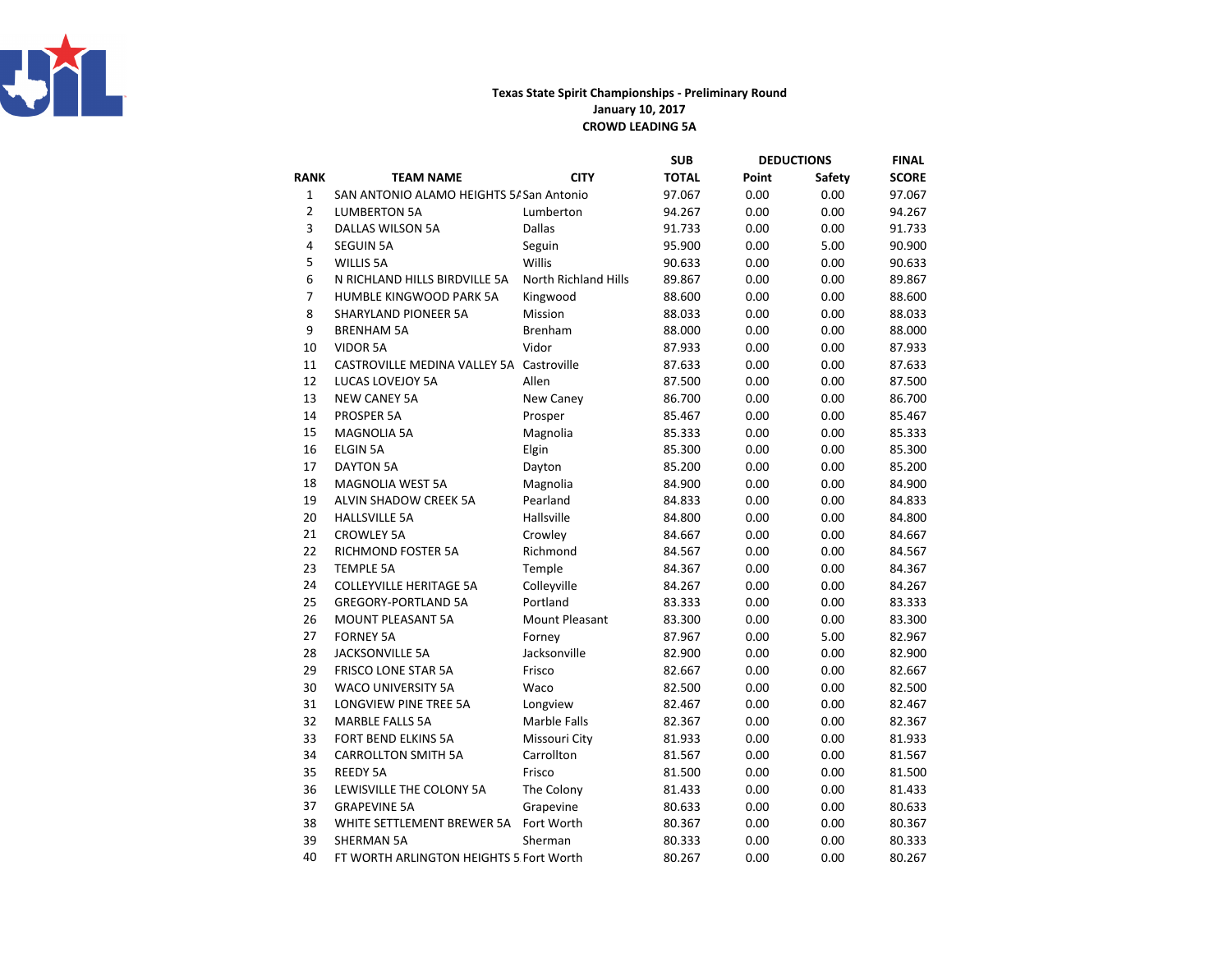

## Texas State Spirit Championships - Preliminary RoundJanuary 10, 2017CROWD LEADING 5A

|             |                                         |                | <b>SUB</b>   | <b>DEDUCTIONS</b> |        | <b>FINAL</b> |
|-------------|-----------------------------------------|----------------|--------------|-------------------|--------|--------------|
| <b>RANK</b> | <b>TEAM NAME</b>                        | <b>CITY</b>    | <b>TOTAL</b> | Point             | Safety | <b>SCORE</b> |
| 41          | <b>CEDAR PARK 5A</b>                    | Cedar Park     | 80.233       | 0.00              | 0.00   | 80.233       |
| 42          | <b>EATON 5A</b>                         | Fort Worth     | 80.033       | 0.00              | 0.00   | 80.033       |
| 43          | LIVINGSTON 5A                           | Livingston     | 79.967       | 0.00              | 0.00   | 79.967       |
| 44          | LAKE DALLAS 5A                          | Lake Dallas    | 79.867       | 0.00              | 0.00   | 79.867       |
| 45          | ROYCE CITY 5A                           | Royse City     | 82.400       | 0.00              | 3.00   | 79.400       |
| 46          | <b>DENISON 5A</b>                       | Denison        | 79.233       | 0.00              | 0.00   | 79.233       |
| 47          | <b>ANGLETON 5A</b>                      | Angleton       | 84.200       | 0.00              | 5.00   | 79.200       |
| 48          | <b>WYLIE EAST 5A</b>                    | Wylie          | 79.067       | 0.00              | 0.00   | 79.067       |
| 49          | <b>LEANDER ROUSE 5A</b>                 | Leander        | 84.067       | 0.00              | 5.00   | 79.067       |
| 50          | <b>CARROLLTON CREEKVIEW 5A</b>          | Carrollton     | 78.700       | 0.00              | 0.00   | 78.700       |
| 51          | LITTLE ELM 5A                           | Little Elm     | 78.633       | 0.00              | 0.00   | 78.633       |
| 52          | <b>WAXAHACHIE 5A</b>                    | Waxahachie     | 78.567       | 0.00              | 0.00   | 78.567       |
| 53          | <b>DALLAS SUNSET 5A</b>                 | <b>Dallas</b>  | 78.067       | 0.00              | 0.00   | 78.067       |
| 54          | MISSION VETERANS MEMORIAL 5/ Mission    |                | 78.033       | 0.00              | 0.00   | 78.033       |
| 55          | <b>CONROE CANEY CREEK 5A</b>            | Conroe         | 77.933       | 0.00              | 0.00   | 77.933       |
| 56          | <b>WHITEHOUSE 5A</b>                    | Whitehouse     | 77.633       | 0.00              | 0.00   | 77.633       |
| 57          | <b>CROSBY 5A</b>                        | Crosby         | 77.533       | 0.00              | 0.00   | 77.533       |
| 58          | CC VETERANS MEMORIAL 5A                 | Corpus Christi | 77.500       | 0.00              | 0.00   | 77.500       |
| 59          | <b>BRYAN 5A</b>                         | Bryan          | 77.467       | 0.00              | 0.00   | 77.467       |
| 60          | <b>BURLESON 5A</b>                      | Burleson       | 77.433       | 0.00              | 0.00   | 77.433       |
| 61          | EL PASO YSLETA 5A                       | El Paso        | 77.033       | 0.00              | 0.00   | 77.033       |
| 62          | <b>EVERMAN 5A</b>                       | Everman        | 76.933       | 0.00              | 0.00   | 76.933       |
| 63          | <b>EL PASO HANKS 5A</b>                 | El Paso        | 76.700       | 0.00              | 0.00   | 76.700       |
| 64          | <b>FRISCO HERITAGE 5A</b>               | Frisco         | 76.667       | 0.00              | 0.00   | 76.667       |
| 65          | <b>MCKINNEY NORTH 5A</b>                | McKinney       | 76.500       | 0.00              | 0.00   | 76.500       |
| 66          | N RICHLAND HILLS RICHLAND 5A            | Fort Worth     | 81.367       | 0.00              | 5.00   | 76.367       |
| 67          | <b>AUSTIN 5A</b>                        | Austin         | 76.033       | 0.00              | 0.00   | 76.033       |
| 68          | <b>CORPUS CHRISTI CARROLL 5A</b>        | Corpus Christi | 75.800       | 0.00              | 0.00   | 75.800       |
| 69          | EL PASO BURGES - 5A                     | El Paso        | 75.667       | 0.00              | 0.00   | 75.667       |
| 70          | <b>BAYTOWN LEE 5A</b>                   | Baytown        | 75.637       | 0.00              | 0.00   | 75.637       |
| 71          | <b>LUBBOCK MONTEREY 5A</b>              | Lubbock        | 74.700       | 0.00              | 0.00   | 74.700       |
| 72          | <b>NEW CANEY PORTER 5A</b>              | Porter         | 74.700       | 0.00              | 0.00   | 74.700       |
| 73          | <b>HUMBLE 5A</b>                        | Humble         | 79.467       | 0.00              | 5.00   | 74.467       |
| 74          | <b>ENNIS 5A</b>                         | Ennis          | 74.300       | 0.00              | 0.00   | 74.300       |
| 75          | <b>DALLAS HILLCREST 5A</b>              | Dallas         | 77.167       | 3.00              | 0.00   | 74.167       |
| 76          | <b>ROSENBERG TERRY 5A</b>               | Rosenberg      | 74.100       | 0.00              | 0.00   | 74.100       |
| 77          | CORPUS CHRISTI MOODY 5A                 | Corpus Christi | 74.033       | 0.00              | 0.00   | 74.033       |
| 78          | FORT WORTH CHISHOLM TRAIL 5A Fort Worth |                | 73.967       | 0.00              | 0.00   | 73.967       |
| 79          | PHARR VALLEY VIEW 5A                    | Pharr          | 73.800       | 0.00              | 0.00   | 73.800       |
| 80          | <b>MANSFIELD LAKE RIDGE 5A</b>          | Mansfield      | 73.767       | 0.00              | 0.00   | 73.767       |
|             |                                         |                |              |                   |        |              |